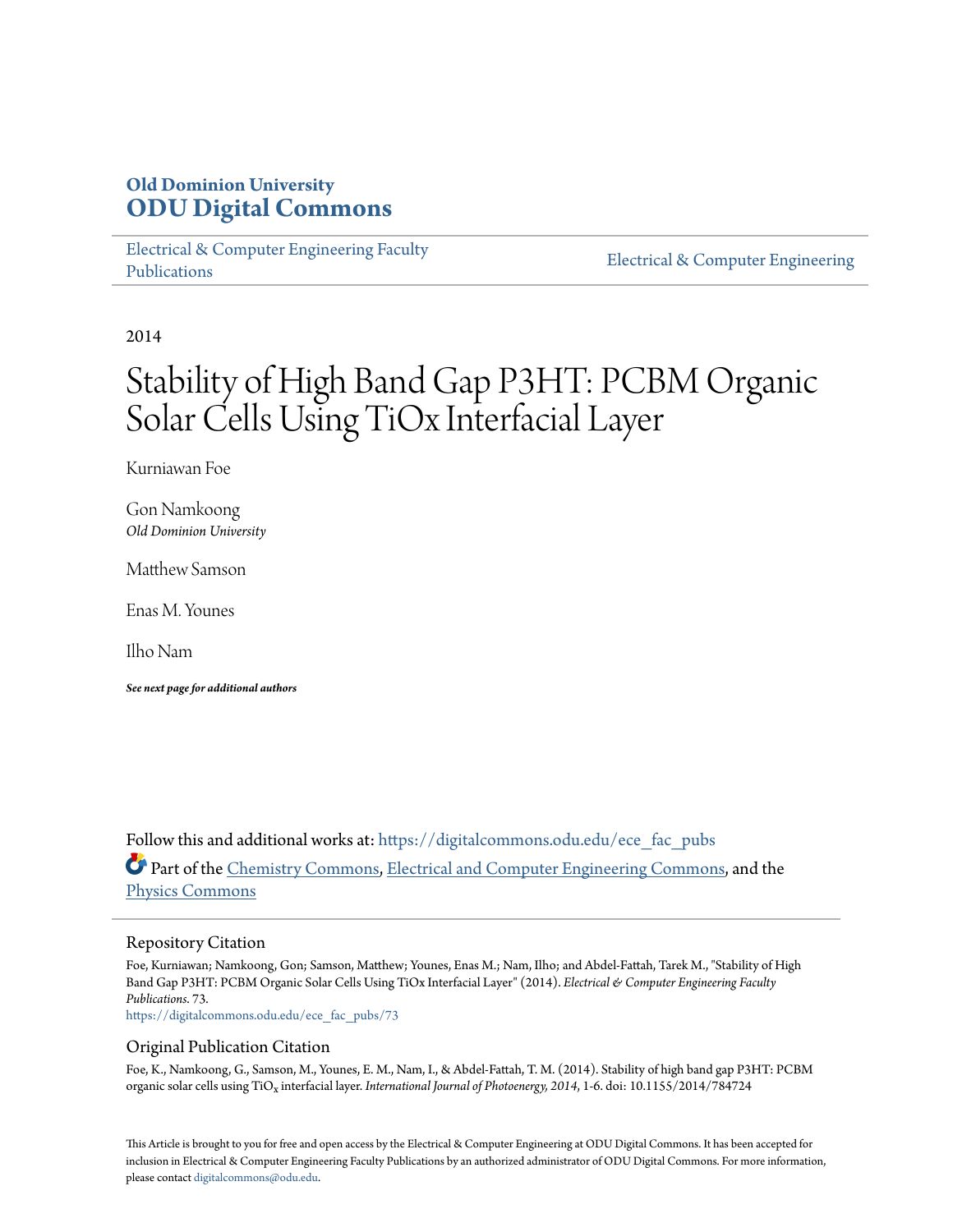# **Authors**

Kurniawan Foe, Gon Namkoong, Matthew Samson, Enas M. Younes, Ilho Nam, and Tarek M. Abdel-Fattah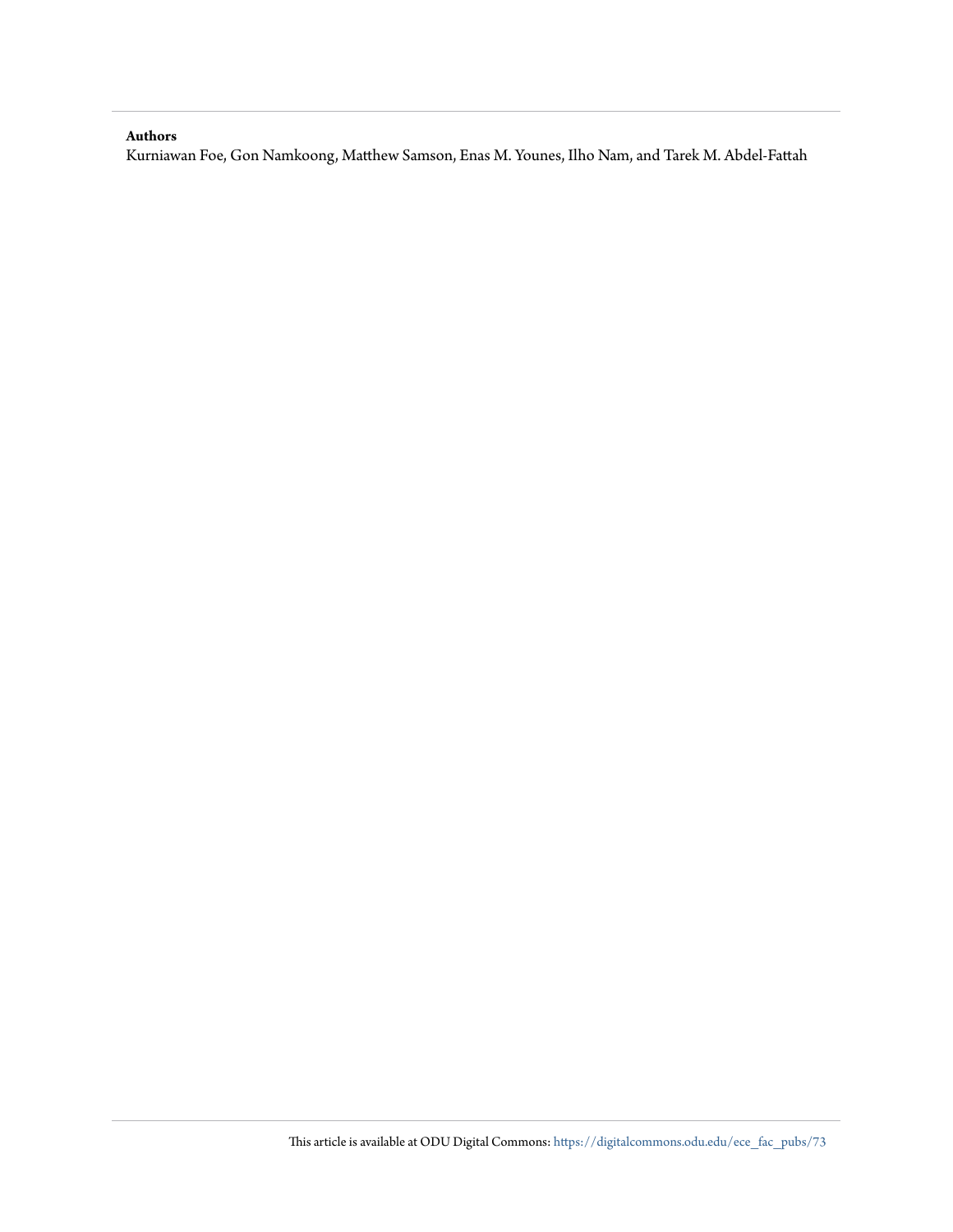

# *Research Article*

# **Stability of High Band Gap P3HT : PCBM Organic Solar Cells Using TiO***<sup>x</sup>* **Interfacial Layer**

# **Kurniawan Foe,1,2 Gon Namkoong,1,2 Matthew Samson,1,2 Enas M. Younes,**<sup>1,2,3</sup> Ilho Nam,<sup>1,2</sup> and Tarek M. Abdel-Fattah<sup>1,4</sup>

*<sup>1</sup> Applied Research Center, 12050 Jefferson Avenue, Newport News, VA 23606, USA*

*<sup>2</sup> Department of Electrical and Computer Engineering, Old Dominion University, Norfolk, VA 23529, USA*

*<sup>3</sup> Physics Department, Faculty of Science, Damanhour University, Damanhour 22111, Egypt*

*<sup>4</sup> Department of Molecular Biology and Chemistry, Christopher Newport University, Newport News, VA 23606, USA*

Correspondence should be addressed to Gon Namkoong; gnamkoon@odu.edu

Received 31 May 2013; Revised 21 November 2013; Accepted 22 November 2013; Published 28 January 2014

Academic Editor: Xie Quan

Copyright © 2014 Kurniawan Fu et al. This is an open access article distributed under the Creative Commons Attribution License, which permits unrestricted use, distribution, and reproduction in any medium, provided the original work is properly cited.

We fabricated a poly[3-hexylthiophene] (P3HT) and [6,6]-phenyl-C61-butyric acid methyl ester (PC $_{61}$ BM) organic photovoltaic cells (OPCs) using TiO<sub>x</sub> interfacial layer. We performed optimization processes for P3HT : PC<sub>61</sub>BM with the TiO<sub>x</sub> layer. We found that a solution based TiO*<sup>x</sup>* layer coated at a spin speed of 3000 rpm improved the photon absorption of the active layer. An optimized  $TiO<sub>x</sub>$  layer was also used as the interfacial layer to investigate the stability of P3HT : PC<sub>61</sub>BM OPC. After 70 days of storage, we observed that the short-circuit current density  $(J_{SC})$  dropped by 16.2%, fill factor (FF) dropped by 10.6%, and power conversion efficiency (PCE) dropped approximately by 25%, while the open-circuit voltage  $(V_{\text{OC}})$  remained relatively stable. We found that a solution based TiO*<sup>x</sup>* layer synthesized using a sol-gel chemistry method was very effective in protecting the active layer from degradation.

# **1. Introduction**

Photovoltaic (PV) technology is considered an adequate way for solar energy use and for a limitless renewable clean energy. The electrical energy generated from solar energy appears as a noble solution for the immediate needs of having clean and renewable energy sources which is one of our desires to protect the environment. However, until now, Si materials have been used for current commercial solar cell applications. Recently, flexible organic materials have been introduced for photovoltaic applications and enabled innovative and reliable elements that were not possible by traditional technologies (e.g., flexible organic solar cells can be wrapped around surfaces, rolled up, or even painted onto structures). Organic solar cells can also replace expensive and rigid counterparts of Si solar cells with solution based, very cheap, and roll-toroll fabrication process [1, 2]. Therefore, organic photovoltaic cells (OPCs) are considered very outstanding for low cost production by using solution processing which can effectively reduce the manufacturing costs. Typically, solar cells that are based on mixtures of conjugated polymers and [6, 6]-phenyl C61-butyric acid methyl ester ( $PC_{61}$ BM) fullerene have been highly investigated [3]. Mixtures of conjugated polymer and fullerene form bulk heterojunction (BHJ) OPCs which are made of a blend of bicontinuous and interpenetrating donor and acceptor [3], maximizing interfacial area between the donor and the acceptor. In a polymeric BHJ organic solar cell, the photoactive blend layer is sandwiched between an indium tin oxide (ITO) anode and Al cathode. In this case, a high bandgap conjugated polymer donor is composed with a soluble nanosized acceptor. A fullerene derivative, [6, 6]-phenyl-C61-butyric acid methyl ester (PCBM), is a widely utilized acceptor. Conjugated polymer donor aids as the main solar photon flux absorbing component in the active layer and also as the hole transporting phase. Thus, the basic requirements to design an ideal polymer donor are a high bandgap feature to match the solar spectrum and fast hole mobility. With innovative BHJ structures, organic photovoltaic technology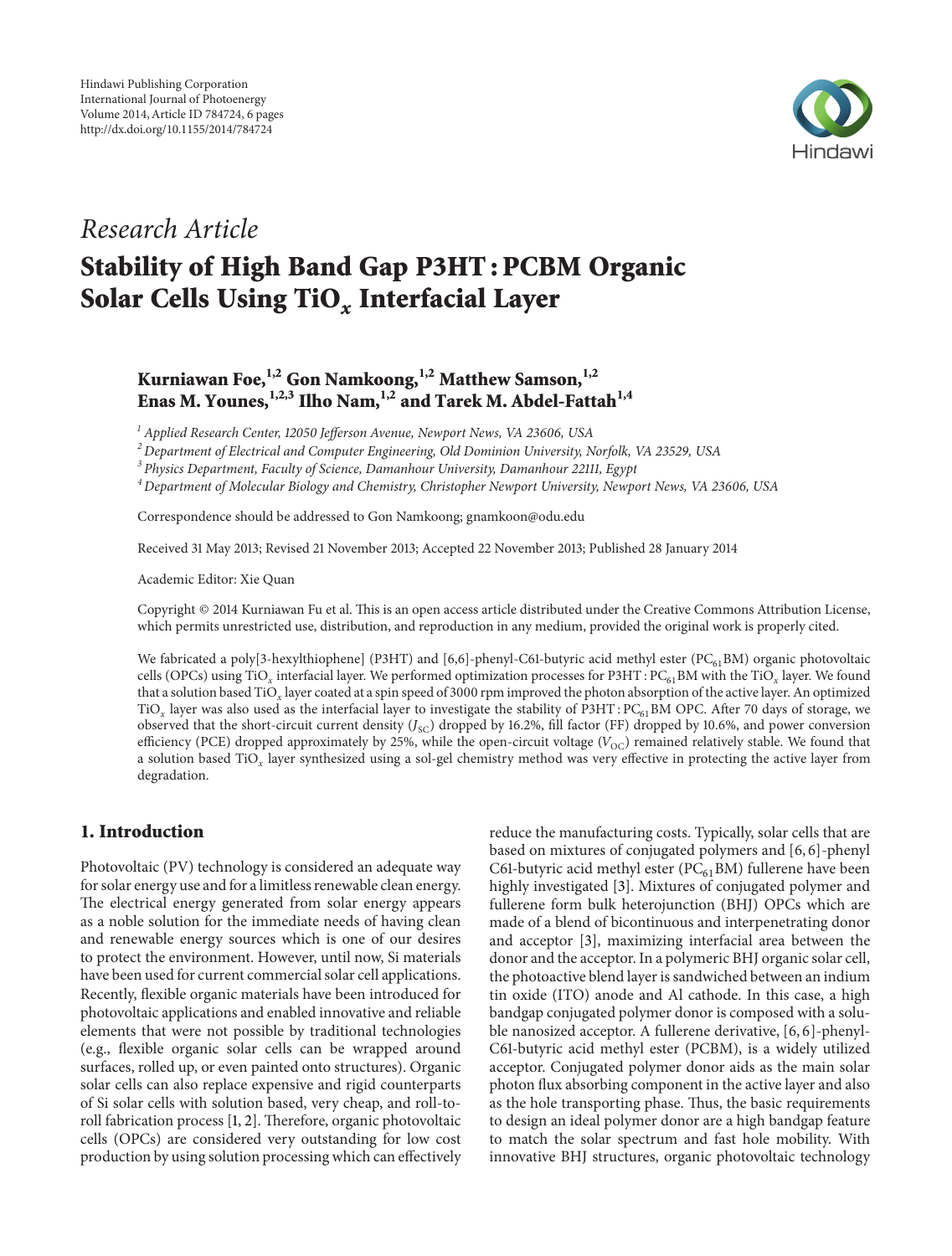has gradually advanced to power conversion efficiencies over 8% [4]. Even though the improvement in device efficiency has brought OPCs closer to commercial viability, the lifetime and reliability of OPCs should be substantially improved [5, 6]. The degradation of the active layer is clearly related to exposure to oxygen, air, and light [7]. To achieve the stability of OPCs, either the development of improved barrier materials for packing or the development of devices with less air sensitivity (or both) is required. Air stable OPCs have reportedly been achieved by inserting a solution based metal oxide as a buffer layer between the active layer and the metal cathode [8, 9]. For instance, a solution based titanium suboxide (TiO<sub>x</sub>) with a thickness less than 30 nm has been reported to effectively minimize physical and chemical damages [10]. In this case, the TiO<sub>x</sub> layer serves as an effective barrier for oxygen permeation to improve device stability in an ambient atmosphere. In this study, we synthesized the solution based TiO*<sup>x</sup>* material by using the sol-gel chemistry method [10]. We fabricated OPCs composed of high bandgap polymer, poly(3-hexylthiophene-2,5-diyl) (P3HT):  $PC_{61}$ BM with the TiO*<sup>x</sup>* layer and performed a stability test.

# **2. Experimental Methods**

To study the effect of the solution based TiO*<sup>x</sup>* layer on the performance and stability of the OPV device performance over a period of time, we fabricated OPCs with a structure of ITO/PEDOT: PSS/P3HT: PC<sub>61</sub>BM/TiO<sub>x</sub>/Al. The weight ratio for an active solution of  $P3HT$ :  $PC_{61}BM$  is 1:0.8 with a weight concentration (mg) of 30 : 24 in 2 mL chlorobenzene. The active solution was spun inside a glove box to form a thickness of approximately 100 nm. Immediately following, the active layer was annealed at 140<sup>∘</sup> C for 2 min.The substrate was then allowed to cool down to room temperature inside the glove box. The  $TiO_x$  solution was spun in air inside a fume hood environment. Al with an 80 nm thickness was used as the metal contact and deposited by an e-beam evaporator.

To synthesize TiO*x*, sol-gel processing was performed by using an IKA rotary evaporator system. Prior to use, rotary and condensation flasks were cleaned using the standard method (trichloroethylene, acetone, methanol, ethanol, and DI water rinse between each solvent), blow dried with  $N_2$  gas, and placed in an oven to dry for one hour. An empty flask was allowed to rotate at 50 rpm and 120<sup>∘</sup> C in a silicon oil bath under a  $N<sub>2</sub>$  environment for one hour to ensure all moisture was removed from the system. The sol-gel procedure started with an injection of the precursors, in the following order: (1) titanium (IV) isopropoxide (Ti(OCH  $(CH_3)_2)_4$ , 5 mL), (2) 2-methoxyethanol (CH<sub>3</sub>OCH<sub>2</sub>CH<sub>2</sub>OH, 20 mL), and (3) ethanolamine  $(H_2NCH_2CH_2OH, 2 mL)$  into the rotary flask connected with a water condenser and nitrogen gas inlet/ outlet at room temperature. After stirring for one hour at room temperature, the mixed solution was heated at 80<sup>∘</sup> C (using a silicon oil bath) for one hour, resulting in a dark orange colored solution. During this process, the inside of the flask must be in a dry  $N_2$  environment and the mixed solution must be stirred continuously (600–800 rpm). The final step was to stir the mixed solution at the same speed at an elevated temperature of 120<sup>∘</sup> C for another hour. At the end

TABLE 1: The photovoltaic parameters of P3HT : PC<sub>61</sub>BM OPCs fabricated at different active layer thicknesses.

| Active layer<br>thickness (nm) | $J_{\rm SC}$ (mA cm <sup>-2</sup> ) | $V_{\alpha c}$ (V) | FF   | PCE(%) |
|--------------------------------|-------------------------------------|--------------------|------|--------|
| 87                             | 8.8                                 | 0.605              | 0.59 | 3.14   |
| 98                             | 10.0                                | 0.611              | 0.62 | 3.78   |
| 121                            | 7.4                                 | 0.599              | 0.57 | 2.52   |
| 146                            | 6.0                                 | 0.598              | 0.55 | 1.97   |

of the stirring process, we observed that the solution was transformed into a dark wine color. As a final step after cooling to room temperature, 10 mL of methanol was injected to extract the final solution of TiO*<sup>x</sup>* sol-gel product. Prior to applying the TiO<sub>x</sub> layer on the active layer, the TiO<sub>x</sub> sol-gel product was diluted by 1 : 200 in methanol [11]. When the TiO*<sup>x</sup>* layer deposited on the substrate was dried in the air, the condensation process started immediately resulting in the formation of Ti-O-Ti linkages [12, 13]. These reactions occurred very slowly because the alcohol solution inhibits contact of the TiO<sub>x</sub> with moisture. The condensation was significantly accelerated after spin casting forming solid TiO*<sup>x</sup>* films.

Absorption spectra were measured using a UV-Vis spectrophotometer. All films were measured on glass substrates and corrected for substrate absorption. The device active area was defined by cathode area  $(10.47 \text{ mm}^2)$  as measured). Current density-voltage (*J*-*V*) characteristics were measured outside a glove box by using a Keithley 238 source measurement unit under air mass 1.5 G solar illumination (100 mW/cm<sup>2</sup>).

## **3. Results and Discussion**

The active layer solution was prepared at a ratio of P3HT  $(30 \text{ mg}) : PC_{61}$ BM  $(24 \text{ mg})$   $(1:0.8 \text{ wt\%})$  in 2 mL chlorobenzene and was stirred at a temperature of 50<sup>∘</sup> C overnight inside a glove box atmosphere  $(H_2O, O_2 < 0.1$  ppm). Due to excellent miscibility and solubility of both P3HT and  $PC_{61}$ BM in chlorobenzene a much finer domain size results [14], which is beneficial for both increasing light harvesting and for better charge transport [15]. For the active layer thickness, we fabricated four OPCs with four different active layer thicknesses of 87 nm, 98 nm, 115 nm, and 146 nm corresponding to spin coating speeds of 1500 rpm, 1250 rpm, 1000 rpm, and 750 rpm, respectively. Prior to depositing the active layer, a blend active layer of  $P3HT$ :  $PC_{61}BM$  was filtered through a 0.45  $\mu$ m PTFE filter. We measured the active layer thickness by using a Veeco Dektak stylus profilometer. Optimum layer thicknesses must be determined to improve the optical field distribution across the cell, as well as to properly balance charge transport and current collection at the electrodes. In general, high efficiency OPCs have been reported with an active layer thickness of approximately 100 nm [16]. Our experiment agrees with these results. Figure 1 shows the *J*-*V* curves of the OPV cells fabricated at different thicknesses of the active layer. We found that a 98 nm thickness of the active layer yielded the best results with an FF value of approximately 62% and a power conversion efficiency (PCE)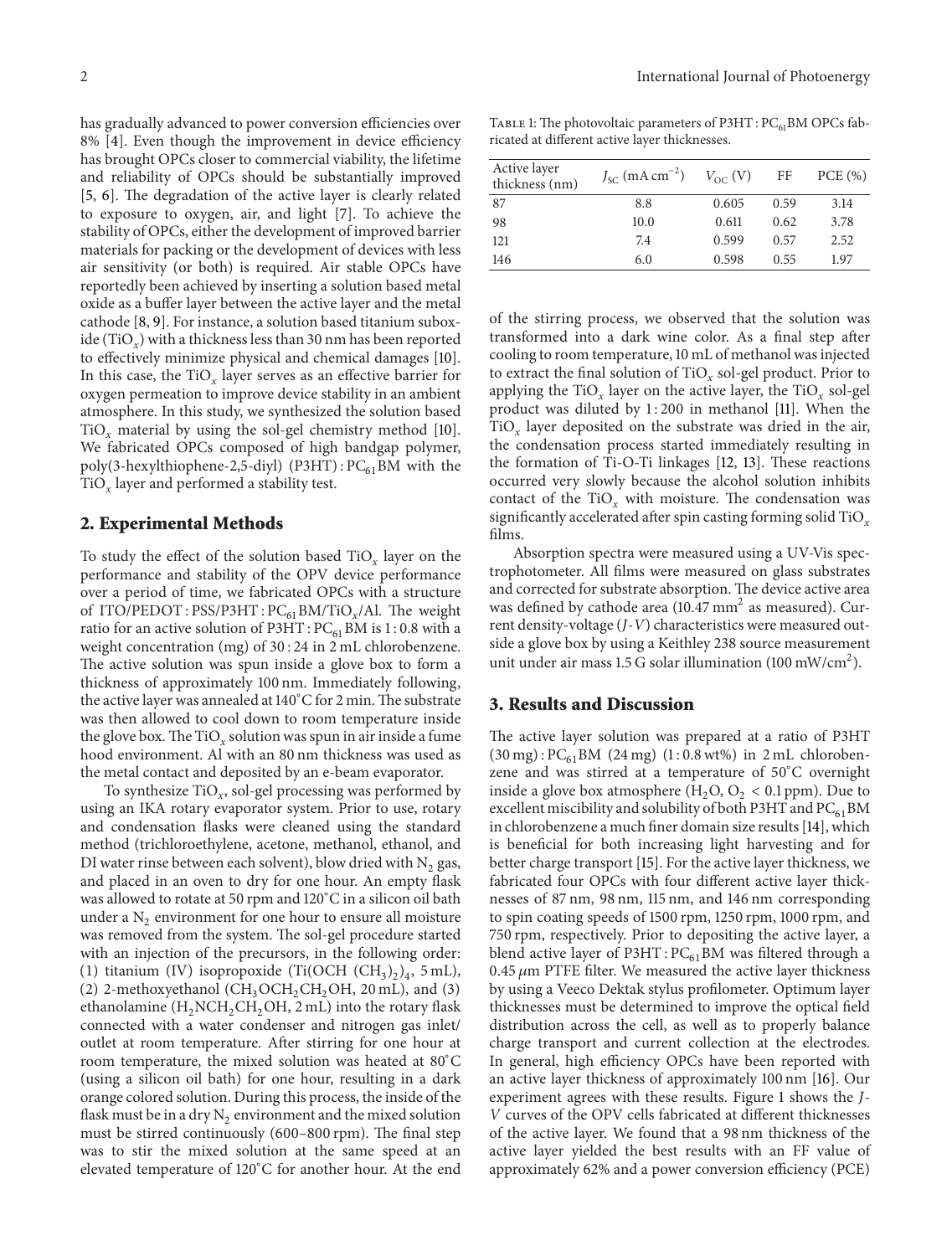

FIGURE 1: (a)  $J-V$  characteristics of  $P3HT$ :  $PC_{61}BM$  OPCs fabricated at different thicknesses of the active layer and (b) the best P3HT : PC<sub>61</sub>BM OPC with active layer thickness of 100 nm.

value of 3.8%. As shown in Table 1, as the active layer thickness of OPV cells increases, the short-circuit current density  $(J_{SC})$ , fill factor (FF), and PCE values decrease, due mainly to the buildup of space charge, the increase of the series resistance, and recombination issues [17]. When the active solution was less than 100 nm, we observed the decrease in the PCE value slightly, possibly due to the decreased light absorption. Optimized fabrication processes with active layer thickness of 100 nm yielded the best performance of a  $P3HT$ :  $PC_{61}BM$ organic solar cell with a FF of 63.4% and a PCE of 4.14% (see Figure 1(b)).

To investigate the stability of TiO*<sup>x</sup>* interfacial layer for  $P3HT : PC_{61}BM$  solar cell,  $ITO/PEDOT : PSS/P3HT$ : PC<sub>61</sub>BM/TiO<sub>x</sub>/Al solar cell structure should be optimized. Once TiO*<sup>x</sup>* is synthesized using sol-gel processes, TiO*<sup>x</sup>* was



FIGURE 2: UV-Vis absorption profile of  $P3HT$ :  $PC_{61}BM$  with/without TiO*<sup>x</sup>* in which TiO*<sup>x</sup>* was spin-casted at different spin speeds of 1000, 2000, and 3000 rpm.



FIGURE 3: *J*-*V* characteristics of P3HT : PC<sub>61</sub>BM OPCs fabricated at different spin speeds of the TiO*<sup>x</sup>* solution.

spin-cast between  $P3HT$ :  $PC_{61}BM$  and the Al electrode. It should be noted that  $TiO_x$  has been used as the optical spacer to optimize absorption within the active layer by redistributing the light intensity between the active layer and the reflecting electrode [10]. To investigate the role of the TiO<sub>x</sub> layer, TiO<sub>x</sub> solutions was spin-casted on 100 nm-thick  $P3HT$ :  $PC_{61}BM$  photoactive layer at different spin speeds of 1000 rpm, 2000 rpm, and 3000 rpm. The corresponding thicknesses of TiO<sub>x</sub> were 20, 14, and 8 nm which were measured by Dektak stylus profilometer. Other studies have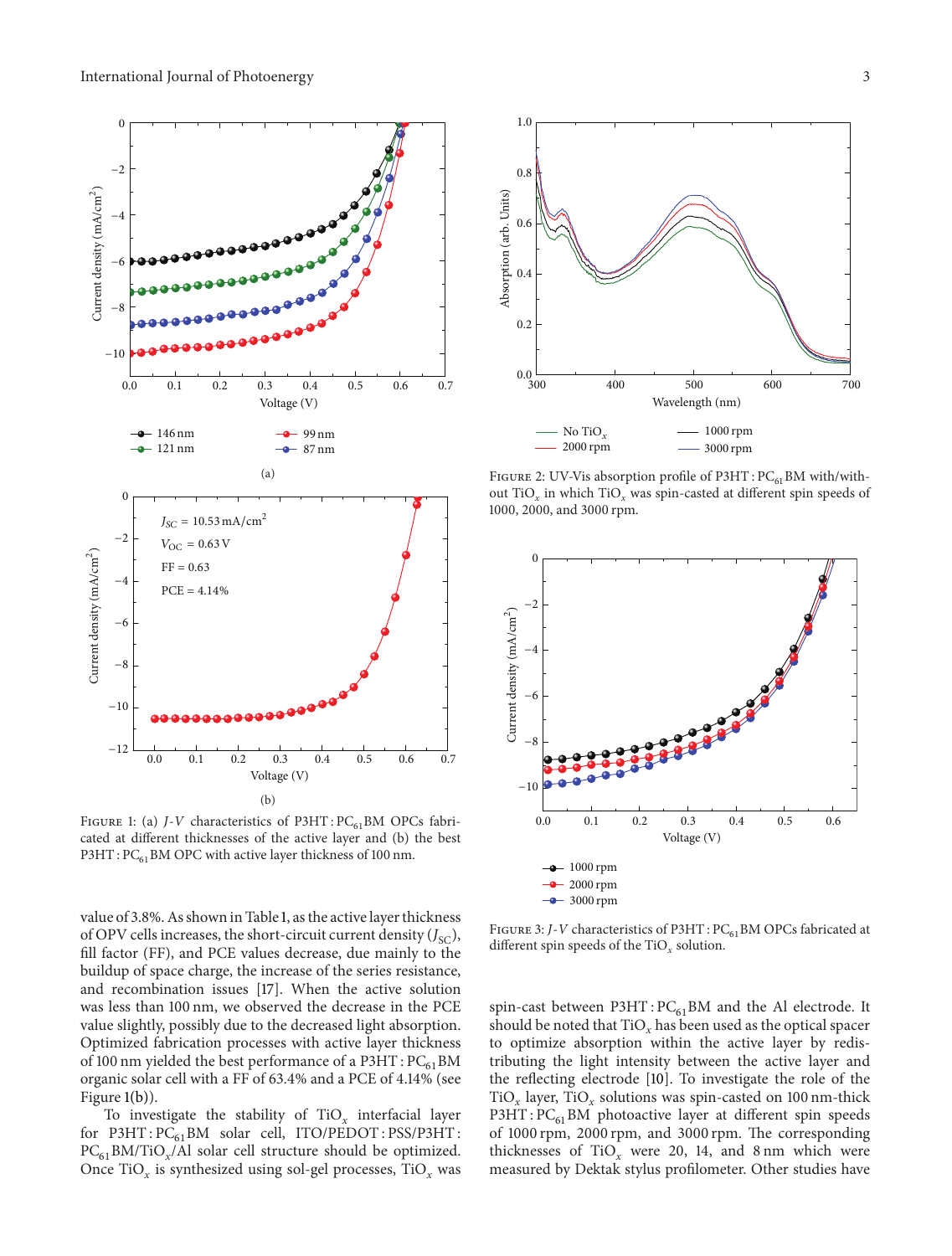

FIGURE 4: Change of organic photovoltaic parameters, (a)  $J_{\rm SC}$ , (b)  $V_{\rm OC}$ , (c) FF, and (d) PCE, of a P3HT : PC<sub>61</sub>BM OPCs device with TiO<sub>x</sub> layer and stored for 70 days.

reported that optimal thicknesses of the TiO*<sup>x</sup>* layer for OPV devices are in the 5 nm-20 nm ranges [18]. A P3HT :  $PC_{61}$ BM photoactive layer coated without a TiO*<sup>x</sup>* layer was used as a reference cell. Subsequently, the P3HT : PCBM/TiO*<sup>x</sup>* samples without Al electrode were annealed at 90<sup>∘</sup> C for 10 minutes.

Figure 2 shows UV-VIS spectra of  $P3HT$ :  $PC_{61}BM$  and P3HT : PC<sub>61</sub>BM/TiO<sub>x</sub> with different spin-speeds of the TiO<sub>x</sub> solution. As shown in Figure 2, the relative maxima of absorption were influenced by both the polymer and fullerene.There is a local peak in the UV range at ∼330 nm, influenced by the  $PC_{61}$ BM in the blend, and three peaks in the visible ranges of ∼510, ∼555, and ∼605 nm, due to the presence of P3HT. These peaks are very consistent with published data, which also show the absorption peaks in the exact same ranges [19]. However, the increase in the spin speed of TiO*<sup>x</sup>* solution led to the increase in the light absorption. UV-VIS measurement indicates that a spin speed of 3000 rpm yields the highest light absorption. For instance, the light absorbance at 500 nm for a sample with spin speed of 3000 rpm increased up to 25% compared to a sample without a TiO*<sup>x</sup>* layer. Figure 3 shows the *J*-*V* characteristics of the OPCs fabricated at different spin speeds of the TiO*<sup>x</sup>* solution. The device fabricated with a TiO*<sup>x</sup>* layer spun at a speed of 3000 rpm produced the best performance with a FF of 50% and PCE of 3%.

The change of *J*-*V* characteristics of the  $P3HT$ :  $PC_{61}BM$ OPV device fabricated with TiO*<sup>x</sup>* layer was monitored with a storage time. It should be noted that most data reported in the literature show very short period of time [20, 21]. We extended our study to a 70-day storage time. We compared the degradation trend of the device by evaluating their  $J_{SC}$ ,  $V_{\text{OC}}$ , FF, and PCE values as a function of the storage time. OPCs were stored inside glove box with Al foil to protect the device from light. Every five days, OPCs were taken and characterized outside the glove box and were restored inside the glove box. Figure 4 shows the *J*-*V* characteristic of an OPC with a TiO*<sup>x</sup>* layer as a function of storage time. After 70 days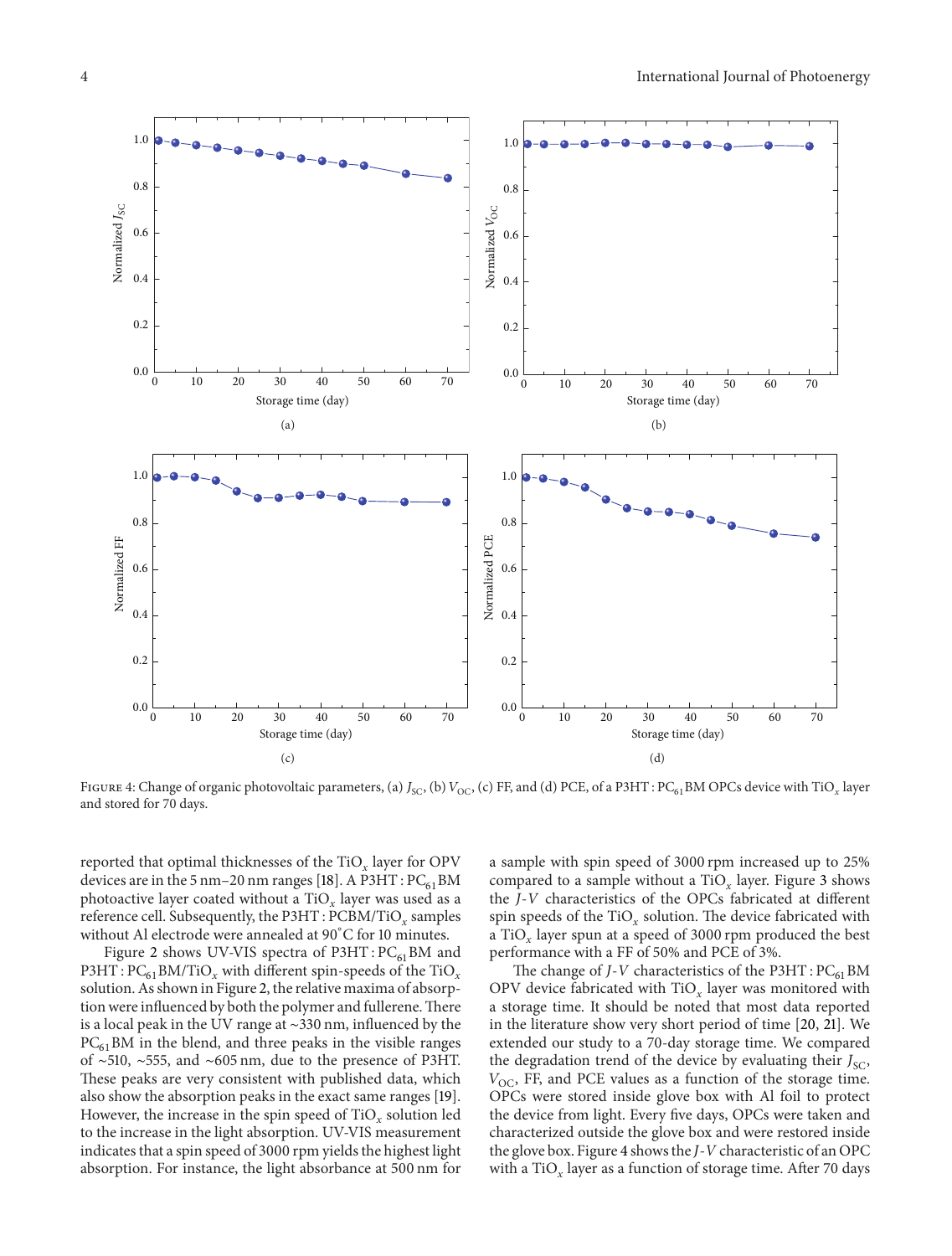of storage, we observed that the  $V_{OC}$  was relatively stable, the  $J_{SC}$  dropped by 16.2%, the FF dropped by 10.6%, and the PCE dropped approximately by 25%. We observed that the  $J_{SC}$  value dropped linearly over the entire storage time with a loss rate of approximately −0.0155 mA cm−2 per day. The  $V_{\rm OC}$  value dropped only about 1% after 70 days of the storage time; therefore, it could be considered the most stable organic photovoltaic parameter. This is a fact that the  $V_{OC}$  value is intrinsically dependent on the energy levels of the active materials and the morphology of the active layer [22, 23]. Without  $TiO_x$ , the PCE of OPCs dropped to 0% within a day.

The degradation of organic solar cells is attributed to many factors including phase separation of organic blends, oxidation of metal electrodes, chemical degradation of photoactive layer caused by moisture, oxygen and/or light, and others reported in [24]. Particularly, organic materials such as P3HT and  $PC_{61}$ BM are susceptible to chemical degradation from  $O_2$  and  $H_2O$  [25]. To improve the stability of organic solar cells, the interfacial layers such as  $TiO_x$ ,  $MoO_3$ , and ZnO were inserted between the active layer and the electrodes [26, 27]. These interfacial layers have been proven to slow down the degradation between the active and the electrode [28]. Recently, Li et al. reported the stabilization mechanism of organic solar cells with thin TiO*<sup>x</sup>* layer [29]. The surface of TiO<sub>x</sub> layer has –OR (OR= OCH  $(CH_3)_2$ ) and–OH function groups. In the presence of light,  $TiO_x$  undergoes photochemical oxidation reaction (see (1)), resulting in trapping  $O_2$  within the TiO<sub>x</sub> layer (see (2)), which protects underlying organic blends from oxygen attack.The hydrolysis of isopropoxide function groups (–OR) (see (3)) results in protecting the underlying organic blends from water attack as

$$
Ti (IV) + h\nu \longrightarrow Ti (III) (e^-)
$$
 (1)

$$
Ti (III) (e^-) + O_2 \longrightarrow Ti (IV) - O_2 \tag{2}
$$

$$
Ti(OR)_4 + H_2O \longrightarrow HO-Ti(OR)_3 + H-OR \tag{3}
$$

As a result, sol-gel derived TiO*<sup>x</sup>* serves as a passivation layer for protection of underlying organic blends from the oxygen and water attack. Therefore, the TiO*<sup>x</sup>* layer plays a significant role in preventing the degradation of organic solar cells.

#### **4. Conclusion**

We investigated the effect of the stability of  $P3HT$ :  $PC_{61}BM$ based solar cells. In this study, we used a sol-gel TiO*<sup>x</sup>* material as the interfacial layer between the active layers of  $P3HT$ :  $PC_{61}$ BM and the Al cathode. After 70 days of storage, the OPCs remained relatively stable, indicating that the  $V_{\text{OC}}$  was relatively stable, the  $J_{\text{SC}}$  dropped by 16.2%, the FF dropped by 10.6%, and the PCE dropped approximately by 25%. Data on the degradation of solar cell performance with TiO*<sup>x</sup>* are presented indicating that significant improvements are observed with TiO*<sup>x</sup>* layer protection.

# **Conflict of Interests**

The authors declare that there is no conflict of interests regarding the publication of this paper.

# **Acknowledgments**

The publication of this Paper was partially supported by National Science Foundation (Contract no. 1244707) and the Center for Innovation Technology.

#### **References**

- [1] R. Søndergaard, M. Hösel, D. Angmo, T. T. Larsen-Olsen, and F. C. Krebs, "Roll-to-roll fabrication of polymer solar cells," *Materials Today*, vol. 15, no. 1-2, pp. 36–49, 2012.
- [2] F. C. Krebs, "Fabrication and processing of polymer solar cells: a review of printing and coating techniques," *Solar Energy Materials and Solar Cells*, vol. 93, no. 4, pp. 394–412, 2009.
- [3] G. Yu, J. Gao, J. C. Hummelen, F. Wudl, and A. J. Heeger, "Polymer photovoltaic cells: enhanced efficiencies via a network of internal donor-acceptor heterojunctions," *Science*, vol. 270, no. 5243, pp. 1789–1791, 1995.
- [4] R. F. Service, "Outlook brightens for plastic solar cells," *Science*, vol. 332, no. 6027, p. 293, 2011.
- [5] M. T. Lloyd, D. C. Olson, P. Lu et al., "Impact of contact evolution on the shelf life of organic solar cells," *Journal of Materials Chemistry*, vol. 19, no. 41, pp. 7638–7642, 2009.
- [6] M. O. Reese, A. M. Nardes, B. L. Rupert et al., "Photoinduced degradation of polymer and polymer-fullerene active layers: experiment and theory," *Advanced Functional Materials*, vol. 20, no. 20, pp. 3476–3483, 2010.
- [7] F. C. Krebs and K. Norrman, "Analysis of the failure mechanism for a stable organic photovoltaic during 10 000 h of testing," *Progress in Photovoltaics*, vol. 15, no. 8, pp. 697–712, 2007.
- [8] J. A. Hauch, P. Schilinsky, S. A. Choulis, R. Childers, M. Biele, and C. J. Brabec, "Flexible organic P3HT:PCBM bulk-heterojunction modules with more than 1 year outdoor lifetime," *Solar Energy Materials and Solar Cells*, vol. 92, no. 7, pp. 727–731, 2008.
- [9] S. A. Gevorgyan and F. C. Krebs, "Bulk heterojunctions based on native polythiophene," *Chemistry of Materials*, vol. 20, no. 13, pp. 4386–4390, 2008.
- [10] J. Y. Kim, S. H. Kim, H. H. Lee et al., "New architecture for high-efficiency polymer photovoltaic cells using solution-based titanium oxide as an optical spacer," *Advanced Materials*, vol. 18, no. 5, pp. 572–576, 2006.
- [11] J. Kim, G. Kim, Y. Choi, J. Lee, S. H. Park, and K. Lee, "Lightsoaking issue in polymer solar cells: photoinduced energy level alignment at the sol-gel processed metal oxide and indium tin oxide interface," *Journal of Applied Physics*, vol. 111, no. 11, p. 114511, 2012.
- [12] M. Kallala, C. Sanchez, and B. Cabane, "Structures of inorganic polymers in sol-gel processes based on titanium oxide," *Physical Review E*, vol. 48, no. 5, pp. 3692–3704, 1993.
- [13] O. Bikondoa, C. L. Pang, R. Ithnin, C. A. Muryn, H. Onishi, and G. Thornton, "Direct visualization of defect-mediated dissociation of water on TiO<sub>2</sub>(110)," *Nature Materials*, vol. 5, no. 3, pp. 189–192, 2006.